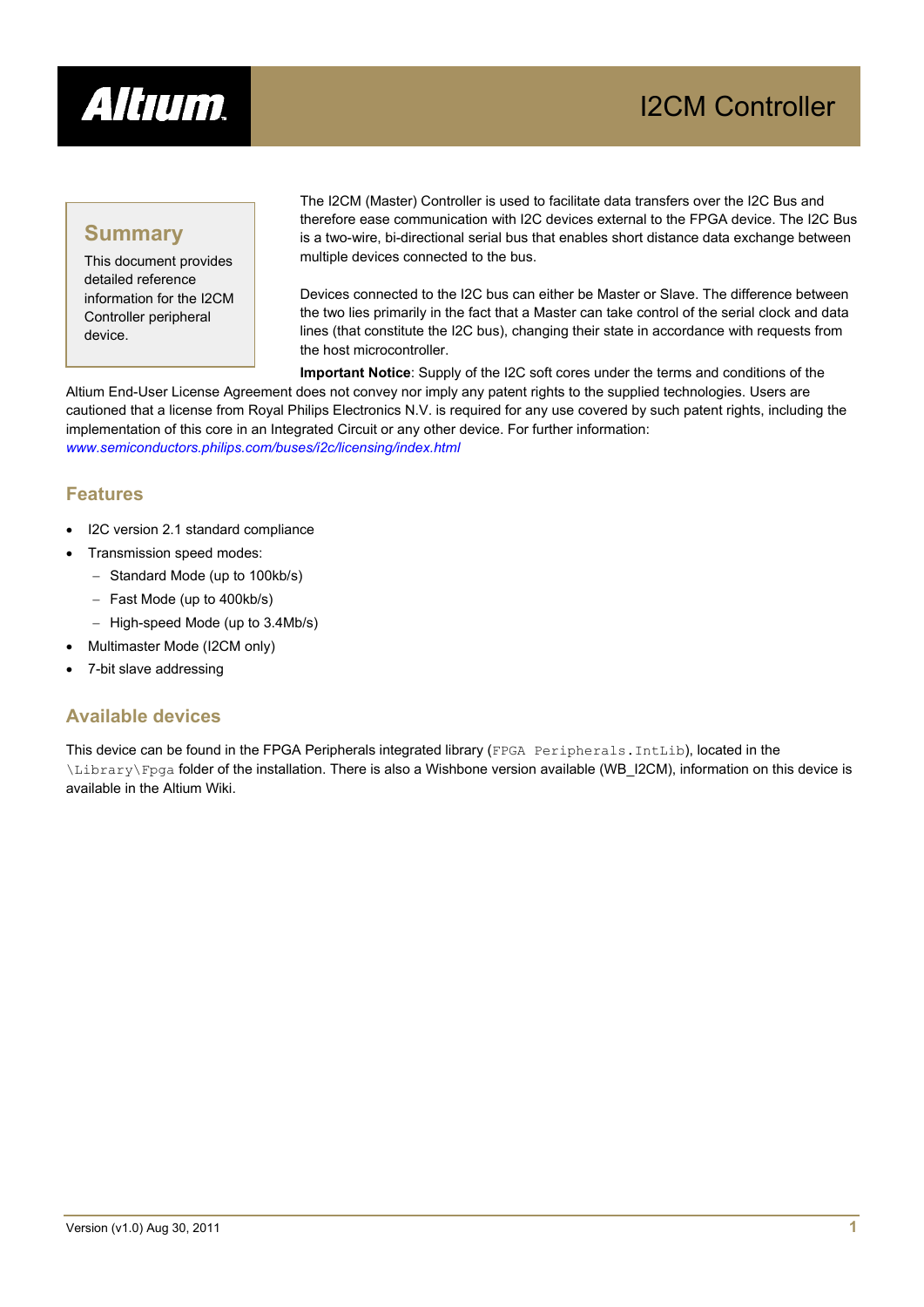# **I2CM**

### **Functional Description**

#### **Symbol**



*Figure 1. I2C Master Controller Symbol – non-Wishbone version (I2CM)* 

#### **Pin description**

#### *Table 1. I2CM pin description*

| <b>Name</b>                                   | <b>Type</b> | Polarity/<br><b>Bus size</b> | <b>Description</b>                                                   |  |  |
|-----------------------------------------------|-------------|------------------------------|----------------------------------------------------------------------|--|--|
| <b>Control Signals</b>                        |             |                              |                                                                      |  |  |
| <b>CLK</b>                                    |             | Rise                         | External system clock                                                |  |  |
| <b>RST</b>                                    |             | High                         | External system reset                                                |  |  |
| <b>Host Microcontroller Interface Signals</b> |             |                              |                                                                      |  |  |
| <b>DATAO</b>                                  | O           | 8                            | Data received from an I2C slave device (valid when INT is asserted). |  |  |
| <b>DATAI</b>                                  |             | 8                            | Data to be transmitted to an I2C slave device.                       |  |  |
| <b>ADDR</b>                                   |             | 3                            | Read/Write address for internal registers                            |  |  |
| WR.                                           |             | High                         | Asserted when the CPU wants to write to an internal register.        |  |  |
| <b>RD</b>                                     |             | High                         | Asserted when the CPU wants to read an internal register.            |  |  |
| <b>INT</b>                                    | O           | High                         | Asserted when data is received from an I2C slave device.             |  |  |
| <b>I2C Bus Interface Signals</b>              |             |                              |                                                                      |  |  |
| SDATA EN                                      | O           | High                         | Output enable signal for the I2C data bidirectional buffer.          |  |  |
| <b>SDATAO</b>                                 | O           |                              | Serial data output.                                                  |  |  |
| <b>SDATAI</b>                                 |             |                              | Serial data input.                                                   |  |  |
| SCLK_EN                                       | O           | High                         | Output enable signal for the I2C clock bidirectional buffer.         |  |  |
| <b>SCLKO</b>                                  | O           |                              | Serial clock output.                                                 |  |  |
| <b>SCLKI</b>                                  |             |                              | Serial clock input.                                                  |  |  |

**Note**: To simplify using the bidirectional DATA, SDATA and SCLK buses, the schematic symbol includes a bus pin for each direction, allowing them to be wired independently.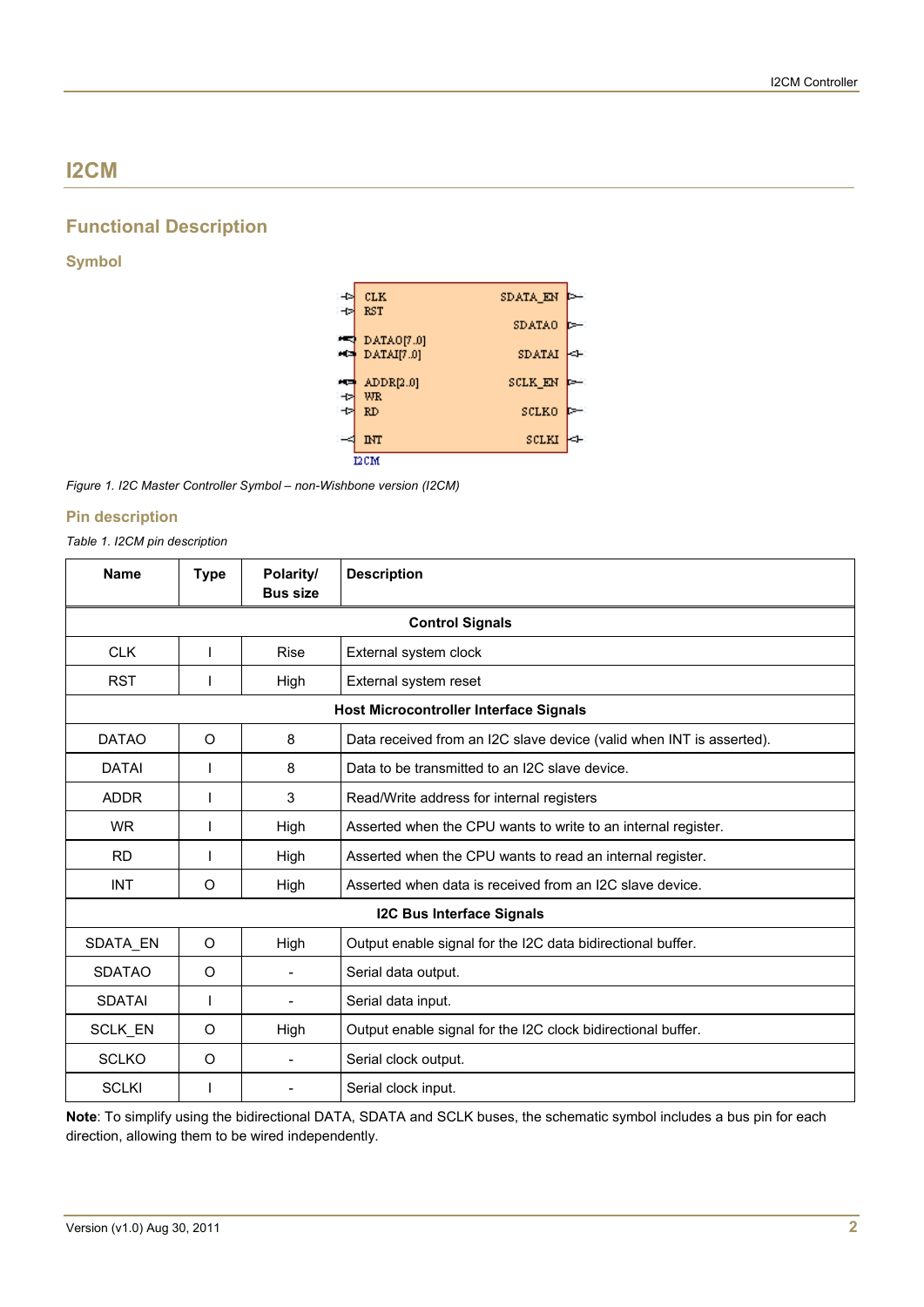### **Hardware Description**

#### **Block Diagram**



*Figure 2. I2CM Bus Controller block diagram* 

#### **Register Description**

#### **Register Interface**

The register interface for the I2CM requires the following pins: DATAO, DATAI, ADDR, RD, and WR.

#### **WRITE:**

To write to an internal register, put the desired value on the DATAI bus. Put the desired address on the ADDR input bus. Assert the WR signal for a minimum of 1 period of the external system clock signal (CLK). The value of the internal register is now updated.

#### **READ:**

To read from an internal register, put the desired address on the ADDR bus. Assert the RD signal for a minimum of 1 period of the external system clock signal (CLK). The content of the register appears on the DATAO output bus.

#### **Internal Registers – locations**

*Table 2. I2CM internal register locations* 

| <b>Register Name</b> | <b>Read/Write</b> | Location |
|----------------------|-------------------|----------|
| CONTROL REG          | R/W               |          |
| STATUS REG           | RO.               |          |
| CLK 0 REG            | R/W               | າ        |
| CLK_1_REG            | R/W               | 3        |
| WR DAT REG           | R/W               | 4        |
| RD DAT REG           | R <sub>O</sub>    | 5        |

Note: RO = Read Only

R/W = Read and Write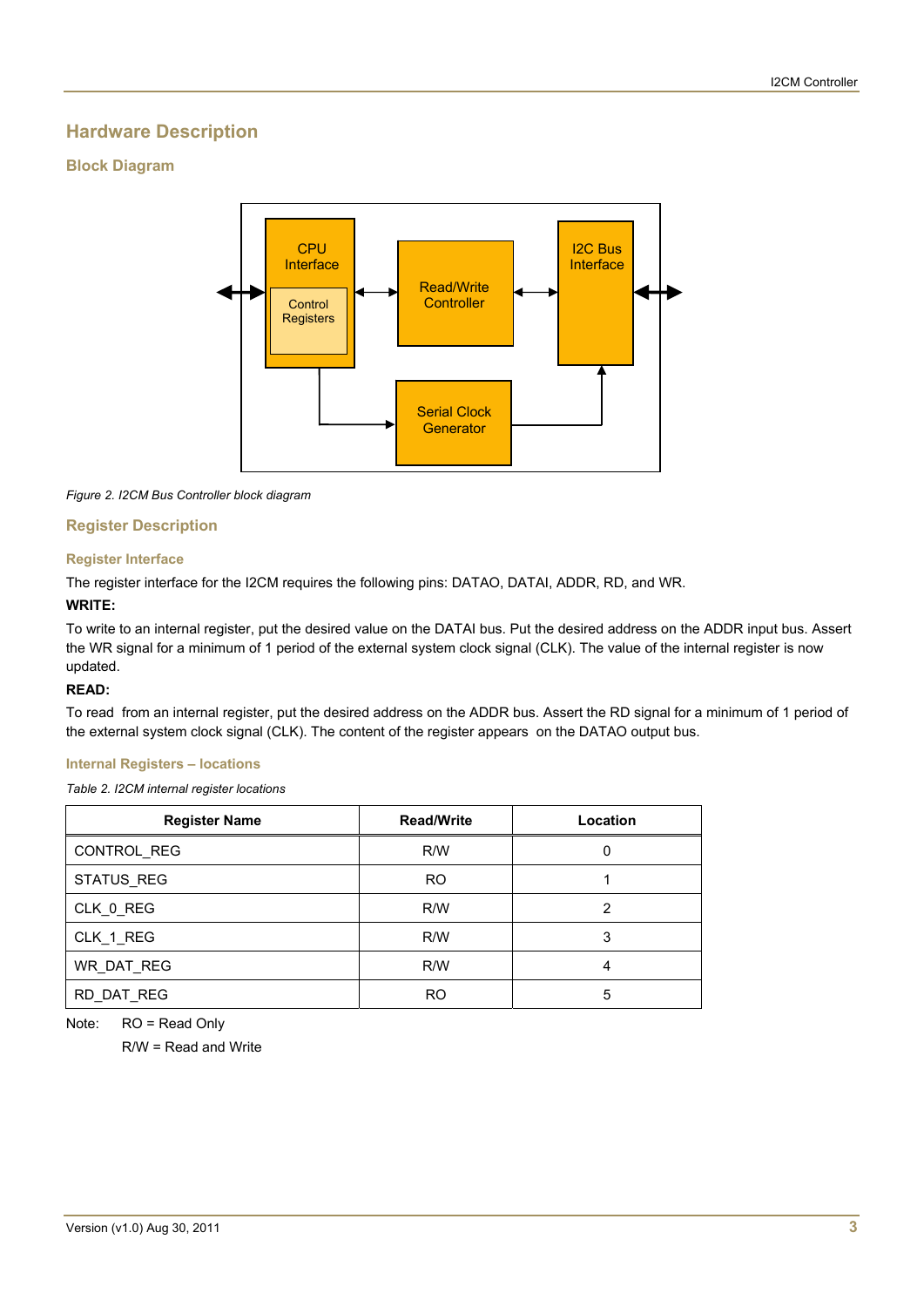#### **Internal Registers - reset values**

*Table 3. I2CM internal register reset values* 

| <b>Register Name</b> | <b>Reset Value</b> |
|----------------------|--------------------|
| CONTROL_REG          | 00                 |
| STATUS_REG           | 00                 |
| CLK 0 REG            | 00                 |
| CLK_1_REG            | 00                 |
| WR_DAT_REG           | 00                 |
| RD DAT REG           | 00                 |

Note: Only bits 0 to 2 of the Status Register are used. Bits 3 to 7 are always read as 0.

#### **Internal Registers – Descriptions**

*Table 4. I2CM internal register descriptions* 

| <b>Register Name</b> | <b>Description</b>                                                                                                                                                                                                                                                                                                                                                                                                                                                                                                                                                                              |  |  |
|----------------------|-------------------------------------------------------------------------------------------------------------------------------------------------------------------------------------------------------------------------------------------------------------------------------------------------------------------------------------------------------------------------------------------------------------------------------------------------------------------------------------------------------------------------------------------------------------------------------------------------|--|--|
| CONTROL_REG          | Bit 0: ENABLE – to keep the Controller 'alive' this bit must be set all the time. It is important to<br>remember to set this bit every time the register is written to. Once this bit is cleared the Controller won't<br>respond to any other bit set in the register. When accidentaly cleared the Controller will go into its<br>stand-by mode and won't start any transfer.                                                                                                                                                                                                                  |  |  |
|                      | Bit 1: IEN - this bit enables the interrupt line to be driven by the Controller in response to transfer finish<br>or any error that might happen on the I2C bus. If this bit is cleared the Controller will not pull the<br>interrupt line high.                                                                                                                                                                                                                                                                                                                                                |  |  |
|                      | If the interrupt line is not used this bit could be used to see when the Controller has finished the<br>requested operation.                                                                                                                                                                                                                                                                                                                                                                                                                                                                    |  |  |
|                      | Bit 2: IACK - this bit represents the interrupt acknowledgement that is sent from the host<br>microcontroller to the I2CM Controller. Once an interrupt is issued by the Controller, the host must clear<br>this bit before any other transfer is started.                                                                                                                                                                                                                                                                                                                                      |  |  |
|                      | Bit 3: WR - this bit initiates write transfer. When set, the Controller will transfer the contents of the<br>WR_DAT_REG register to an I2C slave device.                                                                                                                                                                                                                                                                                                                                                                                                                                        |  |  |
|                      | Bit 4: RD - this bit initates a read transfer. When set, the Controller will shift in 8-bit data from an I2C<br>slave device. The data will be loaded into the RD_DAT_REG register, which in turn can be read by the<br>host microcontroller.                                                                                                                                                                                                                                                                                                                                                   |  |  |
|                      | Bit 5: STO - this bit, when set, will generate a STOP condition. When this bit is set together with the<br>WR or RD bits, the Controller will write or read 8-bit data and then generate a STOP condition. Use<br>when sending or receiving the last data byte to stop communication.                                                                                                                                                                                                                                                                                                           |  |  |
|                      | Bit 6: STA - this bit, when set, will generate a START condition. If the WR bit is also set then<br>immediately after generating a start condition the Controller will attempt to write the contents of the<br>WR_DAT_REG register onto the I2C bus.                                                                                                                                                                                                                                                                                                                                            |  |  |
|                      | Bit 7: NACK - this bit is used only when the Controller is reading data from a slave I2C device and<br>represents the data line on the ninth clock. If set, then on the ninth clock pulse the data line will be high<br>which is defined as NOT ACKNOWLEDGE by I2C protocol. If cleared, then the data line will be held<br>low which is defined as ACKNOWLEDGE by I2C protocol. This is useful when reading more than one<br>byte of data, where a slave device waits for the I2CM Controller to acknowledge that the transfer was<br>successful, so that it can prepare to send another byte. |  |  |
| STATUS_REG           | Bit 0: INTREQ - this bit is set by the Controller when the it has finished its current operation. Every<br>time the CONTROL REG register is changed and any command is issued to the Controller, it will<br>respond by setting this bit as soon as the requested operation is finished. INTREQ will only go high if bit<br>1 in the CONTROL REG register (IEN) is set. It is automatically cleared when bit 2 in the<br>CONTROL REG register (IACK) is set.                                                                                                                                     |  |  |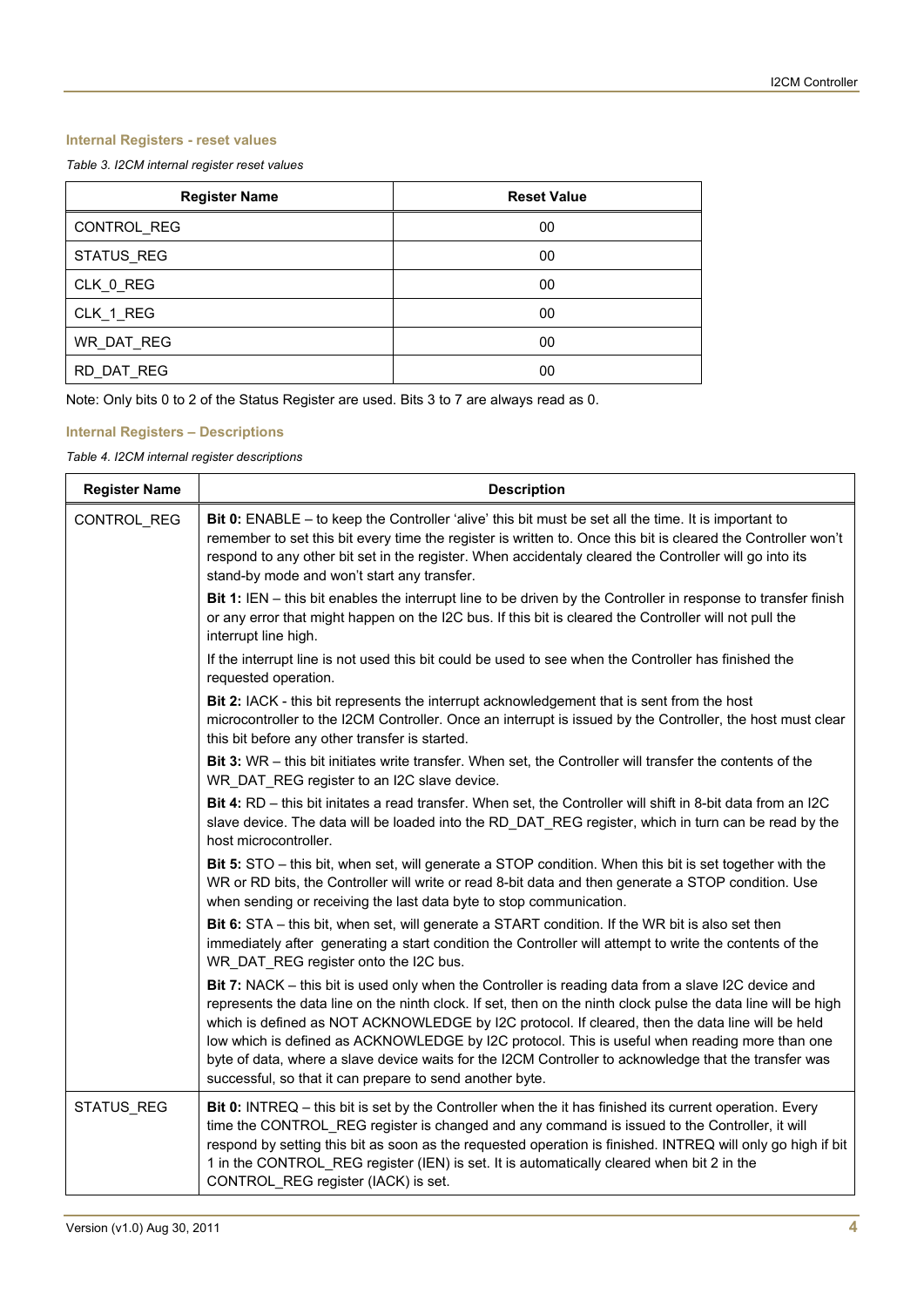| <b>Register Name</b> | <b>Description</b>                                                                                                                                                                                                                                                                                                                                                  |  |  |
|----------------------|---------------------------------------------------------------------------------------------------------------------------------------------------------------------------------------------------------------------------------------------------------------------------------------------------------------------------------------------------------------------|--|--|
|                      | <b>Bit 1:</b> RXACK – this bit represents the state of the data line at the ninth clock pulse while sending data.<br>When it is 0 then it is considered the slave device acknowledged the transfer. If 1, then NACK was<br>received. When sending an address this bit indicates if a slave device with the address issued is<br>connected to the Controller or not. |  |  |
|                      | <b>Bit 2:</b> BUSY – this bit is set while the Controller performs the requested operation. It is cleared when<br>the Controller enters 'idle' state and waits for a command in the CONTROL REG register.                                                                                                                                                           |  |  |
| CLK_0_REG            | Low order byte of clock scaling register (CLK_REG). This register stores the value used to scale the<br>frequency of the clock that the master generates.                                                                                                                                                                                                           |  |  |
| CLK 1 REG            | High order byte of clock scaling register (CLK REG). This register stores the value used to scale the<br>frequency of the clock that the master generates.                                                                                                                                                                                                          |  |  |
| WR DAT REG           | The data to be written to the slave device. If it's the first byte being sent to the device, bit 0 indicates a<br>read/write and the other 7 bits indicate the slave address.<br>Bit $0 = 0 - W$ rite<br>Bit $0 = 1 - Read$                                                                                                                                         |  |  |
| RD DAT REG           | The data received from the slave device during a read.                                                                                                                                                                                                                                                                                                              |  |  |

**Note**: More than one bit can be set in the CONTROL\_REG register at the same time. All bits of the STATUS\_REG register are read only and represent the current state of the I2CM Controller.

#### **Defining the frequency of SCLK**

The I2C Controller incorporates a 16-bit register, CLK\_REG, whose stored value is used to scale the frequency of the clock signal generated by the Controller – SCLK. This register is further sub-divided into two 8-bit registers – CLK\_0\_REG (low 8 bits) and CLK 1 REG (high 8 bits).

The value you write to these registers depends on the ultimate frequency for SCLK that you wish to achieve. The following formula can be used to calculate the value for CLK\_REG:

CLK\_REG Value = CLK ------------- - 1 5 x SCLK

where,

CLK is the frequency of the external system clock

SCLK is the the desired frequency of the serial clock generated by the Controller.

**Note**: If the value written to CLK\_REG is 0000h, SCLK will not be generated (i.e. will have frequency of zero).

### **Operation**

There are two modes of operation with respect to the I2C Controller – Write and Read. These modes are detailed in the following sections.

#### **Write**

- 1. The CPU writes the address of the slave (7 bits) to the WR\_DATA\_REG. Bit 0 must be '0' to indicate a write.
- 2. The CPU will set the STA and WR bits in the CONTROL\_REG.
- 3. The I2C master will then attempt to generate a start signal and send the address on the I2C serial interface.
- 4. The I2C master will generate an interrupt when an ACK is received from the slave if the address matches. (Otherwise a NACK is generated and the slave address does not exist).
- 5. The CPU will write the data it wants to transmit to the slave in the WR\_DATA\_REG and set the write bit in the CONTROL\_REG.
- 6. The I2C master will then send the data on the I2C serial interface. The slave will respond again with an ACK.
- 7. The CPU will set the STO bit in the CONTROL REG to indicate it is now finished with the bus.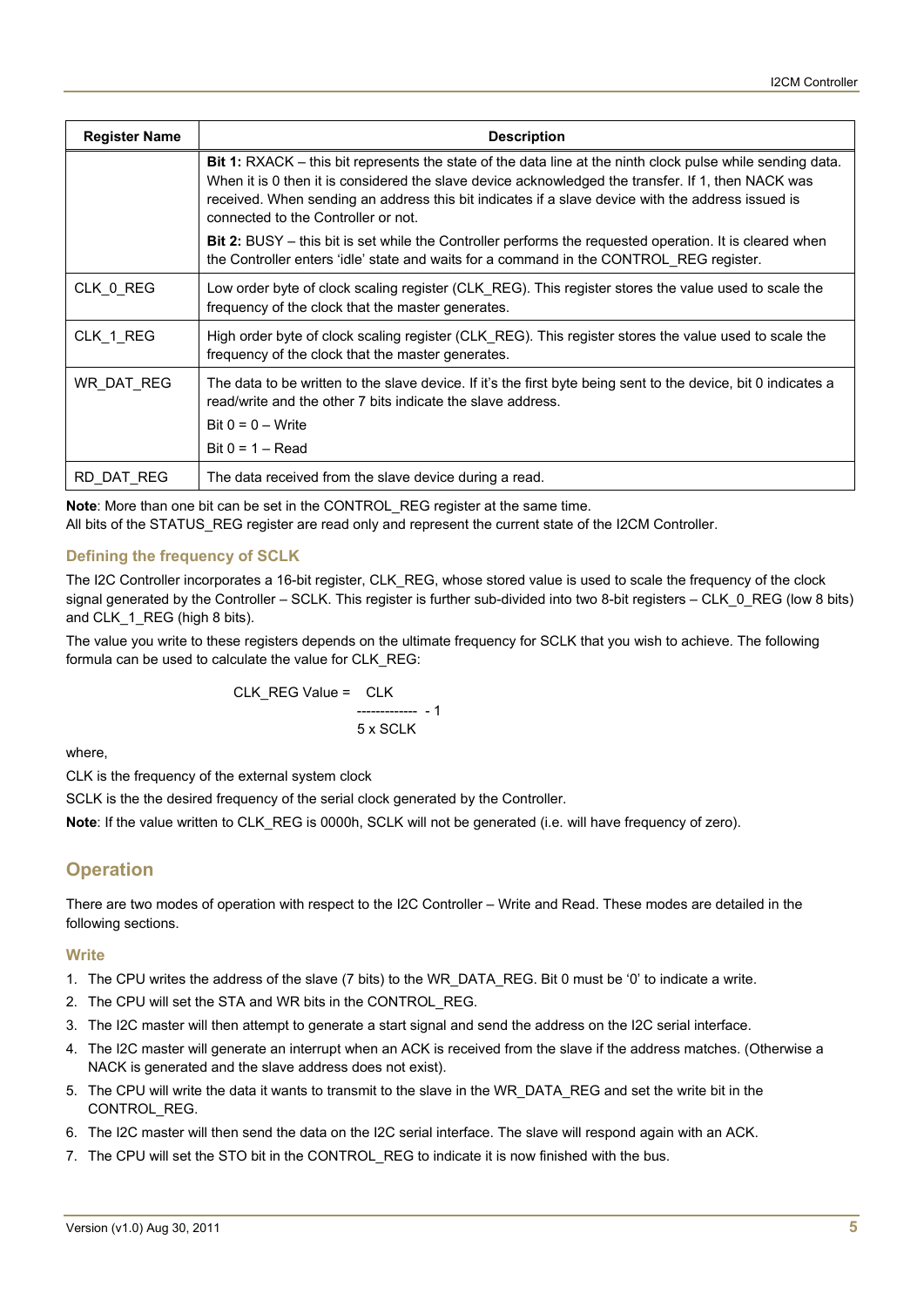#### **Read**

- 1. The CPU writes the address of the slave (7 bits) to the WR\_DATA\_REG. Bit 0 must be '1' to indicate a read.
- 2. The CPU will set the STA and WR bits in the CONTROL\_REG(because we want to write the address!).
- 3. The I2C master will then attempt to generate a start signal and send the address on the I2C serial interface.
- 4. The I2C master will generate an interrupt when an ACK is received from the slave if the address matches. (Otherwise a NACK is generated and the slave address does not exist).
- 5. The CPU will set the RD bit in the CONTROL\_REG. The I2C master is not ready to receive data from the slave. Note: the master still generates the serial clock.
- 6. After receiving 1 byte of information, the master will ACK/NACK the slave device, depending on the value on the NACK bit of the CONTROL\_REG (bit 7).
- 7. The CPU will set the STO bit in the CONTROL REG to indicate it is now finished with the bus.

#### **Sending/receiving multiple bytes of data**

To send two data bytes to a slave I2C device and then read another two bytes from the same device the following steps need to be taken:

- 1. Write the address of the slave I2C device that you wish to write to into WR\_DAT\_REG with LSB cleared
- 2. Set the following bits in the Control register (CONTROL\_REG): ENABLE, IEN, WR, STA
- 3. Wait for interrupt and read bit 1(RXACK) of the Status register (STATUS\_REG) to confirm the address is valid
- 4. Acknowledge interrupt by setting ENABLE and IACK bits in the Control register
- 5. Write first data byte to WR\_DAT\_REG
- 6. Set the following bits in the Control register: ENABLE, IEN, WR
- 7. Wait for interrupt and confirm that the slave device received the first byte of data (by interrogating bit 1 (RXACK) of the Status register)
- 8. Acknowledge interrupt by setting ENABLE and IACK bits in the Control register
- 9. Write second data byte to WR\_DAT\_REG
- 10. Set the following bits in the Control register: ENABLE, IEN, WR
- 11. Wait for interrupt and confirm that the slave device received the second byte of data (by interrogating bit 1 (RXACK) of the Status register)
- 12. Acknowledge interrupt by setting ENABLE and IACK bits in the Control register
- 13. Write the address of the same slave I2C device that you wish to read from into WR\_DAT\_REG with LSB set
- 14. Set the following bits in the Control register: ENABLE, IEN, WR, STA
- 15. Acknowledge interrupt by setting ENABLE and IACK bits in the Control register
- 16. Set the following bits in the Control register: ENABLE, IEN, RD
- 17. Wait for interrupt and read first byte of data from RD\_DAT\_REG
- 18. Acknowledge interrupt by setting ENABLE and IACK bits in the Control register
- 19. Set the following bits in the Control register: ENABLE, IEN, RD, STO
- 20. Wait for interrupt and read second byte of data from RD\_DAT\_REG.

#### **Clock Stretching**

Some devices might not be ready to send data immediately after acknowledging being addressed by the I2CM Controller. A good example is the MAX1037 device, which can be found on NanoBoard. In one of its modes it needs to perform analog to digital conversion before it can send data to the I2CM Controller. To this end, the I2CM Controller has support for clock stretching - whereby a slave device can insert wait states onto the I2C bus while it prepares the data to be sent to the Controller. A wait state is defined as a slave I2C device driving the clock line low. In this instance, the I2CM Controller should wait until the clock line is released before attempting to receive a data byte.